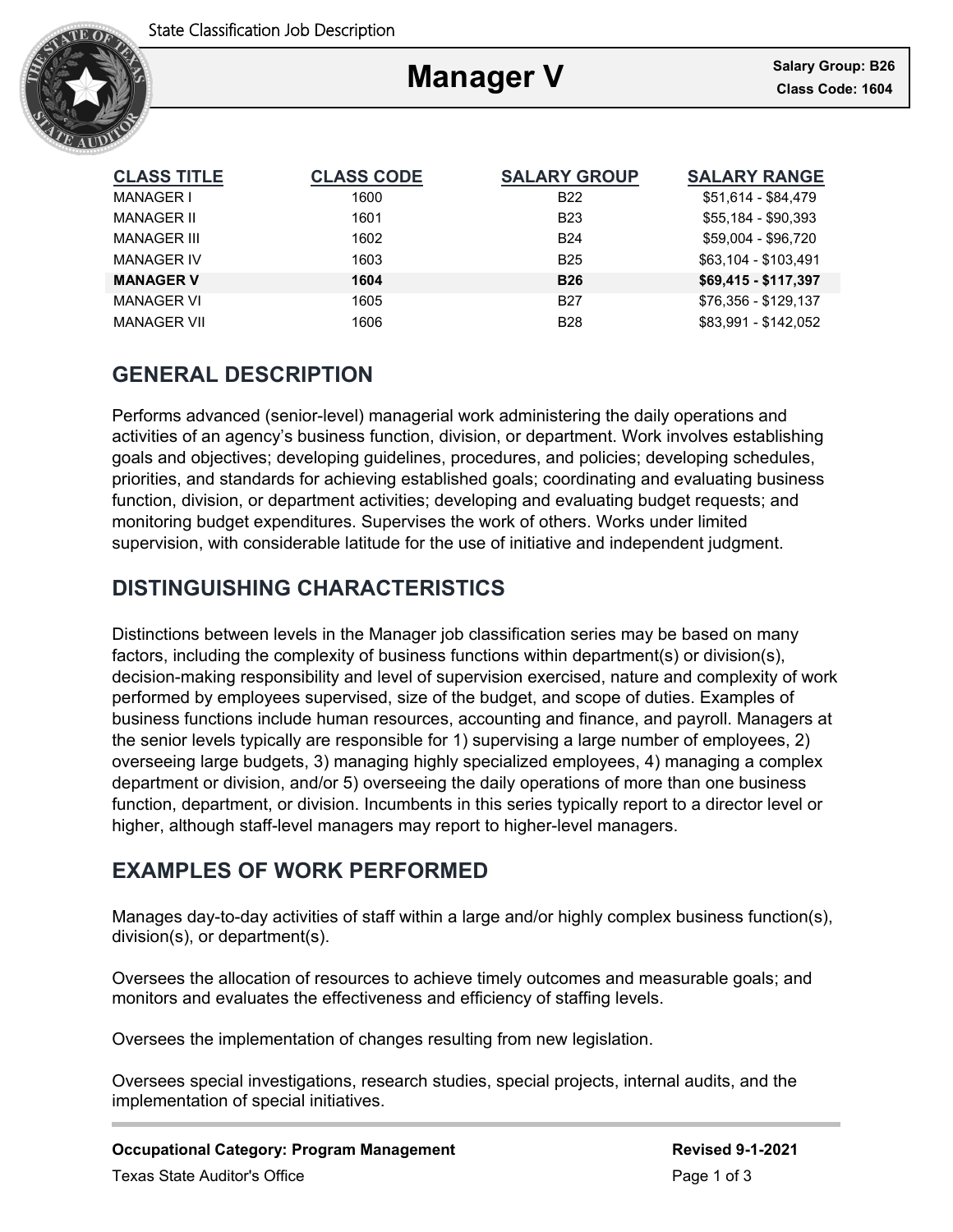Establishes goals and objectives; develops and approves schedules, priorities, and standards for achieving goals; and manages evaluation activities.

Monitors compliance with policies and procedures; and provides input or approves new policies and procedures.

Prepares management and productivity reports; and reviews and approves documents and reports developed by employees to ensure professional quality and appearance, appropriate content, consistency, and responsiveness.

Develops and implements techniques for evaluating business function, division, or department activities.

Plans and develops a budget, evaluates budget requests, monitors budget expenditures, and makes adjustments as necessary.

Reviews and evaluates the impact of proposed federal and state laws on program objectives.

Identifies areas of needed change and makes recommendations to improve operations.

May manage multiple business functions and provide oversight to associated staff.

Supervises the work of others.

Performs related work as assigned.

### **GENERAL QUALIFICATION GUIDELINES**

### **EXPERIENCE AND EDUCATION**

Experience in the management of a business function, division, or department relevant to the assignment. Graduation from an accredited four-year college or university with major course work in a field relevant to the assignment is generally preferred. Experience and education may be substituted for one another.

### **KNOWLEDGE, SKILLS, AND ABILITIES**

Knowledge of local, state, and federal laws and regulations relevant to a business function, division, or department; and the principles and practices of public administration and management.

Skill in using logic and reasoning to identify the strengths and weaknesses of alternative solutions, conclusions, or approaches to problems; and the use of a computer and applicable software.